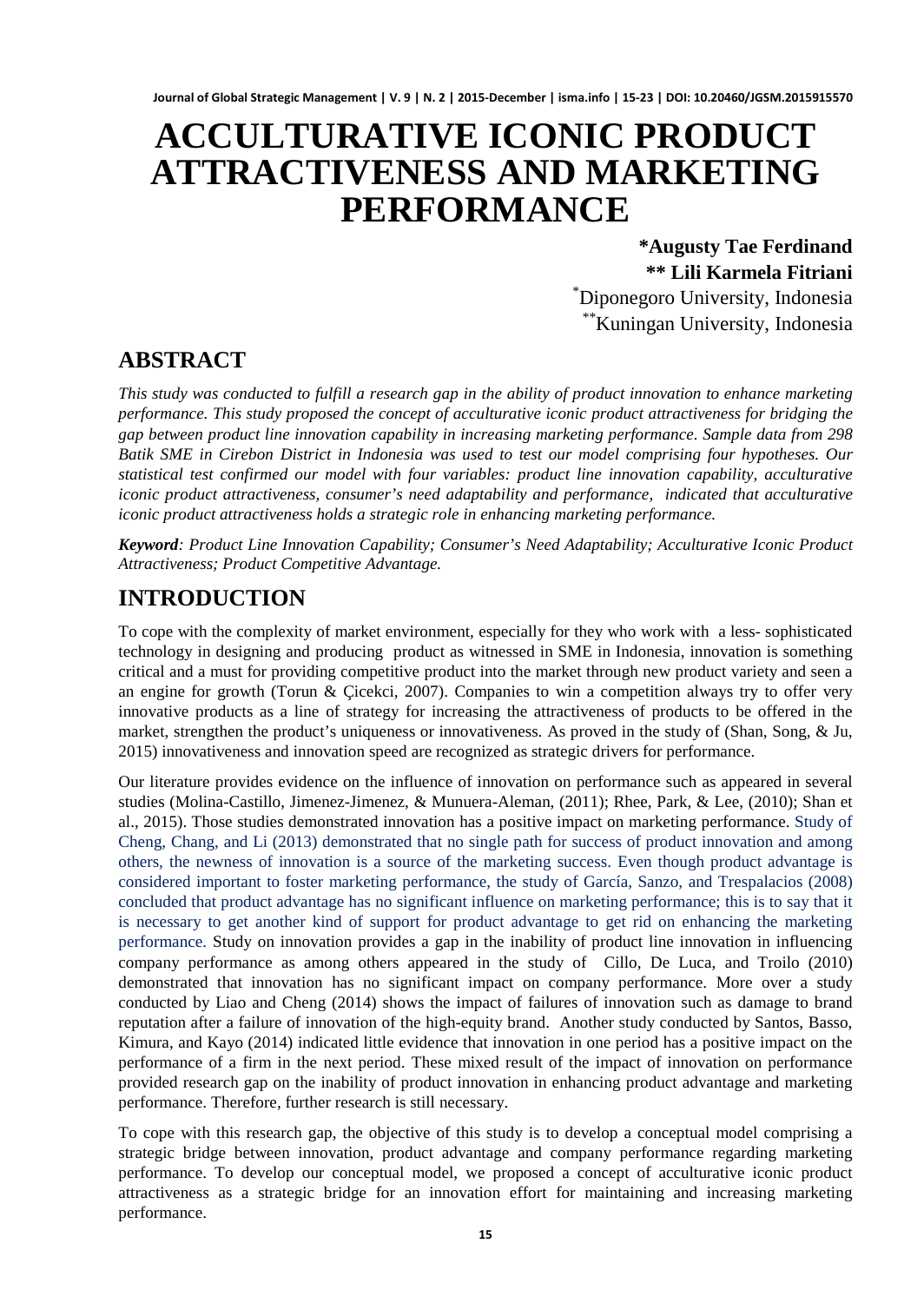To test our model empirically, we choose Batik Industry firm in Indonesia, especially in Cirebon Region of West Java Province. Batik was one of the Indonesian cultural heritages as decided by UNESCO in 2009. As an Indonesia icon, Batik should be managed and maintained as cultural heritage and simultaneously as a potential business driver in Indonesia as Batik Industry is well-known for its uniqueness. Batik, which is characterized by its uniqueness in style and motif, is embedded in Indonesian daily life in almost all part of Indonesia[\(Bakhtiar, Susanty, Sriyanto, & Handayani, 2010;](#page-6-3) [Iriani & Priyanto, 2013;](#page-7-5) [Setyanti, Troena,](#page-7-6)  [Nimran, & Rahayu, 2013;](#page-7-6) [Shaari, 2015;](#page-7-7) [Treda, 2008\)](#page-8-1), is seen as a kind of Indonesia uniqueness. This uniqueness is the reason we consider Batik Industry as our research object for empirically testing our model on innovation.

Tight competition in the country with very demanding consumers in choosing a product drives Batik Industry firms to be always more innovative in offering better product compared to competitors in the marketplace. Meanwhile study of [Anwar, Rahab, and Priyono \(2015\)](#page-6-4) described Indonesian Batik SMEs are lacking good management practices, lacking of core values, technical innovation that may bring the industry to a slowdown growth. Penetration of printed Batik from Japan and Korea is a real threat in the industry for SME with traditional management [\(Setyanti, Eka Afnan Troena, Nimran, & Rahayu, 2013\)](#page-7-8). Creativity in product design and accuracy in market targeting and market entry was identified as key factors for competing with the foreign printed batik entering the Indonesian market. To cope with the competing market, domestic Batik Industry firm should emphasize on several critical factors such as offering's competitiveness, innovative design, creativity to access the market, innovative marketing strategy if they are going to maintain their product market from the infiltration of domestic competitors as well as foreign brand competitors.

Our study is aimed at developing and testing a conceptual model on how to manage product innovation by inserting a strategic mediating factor, named as acculturative iconic product attractiveness as drivers for increasing marketing performance. We used consumer's need adaptability to strengthen the acculturative iconic product attractiveness as well as markeiting performance.

# **LITERATURE REVIEW AND MODEL DEVELOPMENT**

### Acculturative Iconic Product Attractiveness

Study on product and its related attributes for attracting consumers is one of the anchor studies in product strategy. Classical point of view in marketing strategy for decades explained the importance of product design as a key driver for the success of the product in getting into the marketplace such as still appear in the current marketing literature. Good design for a product is not important only for the appearance of the product but also for attracting the potential consumer to look at and try to use the product. Product design process is started from understanding consumer needs and to some extent involves the consumer in designing process. As studied by [Shri. Suresh Tulshiram Salunke and Srivastava \(2013\)](#page-7-9) core product is a basis for creating marketing performance, product design process is seen as an attempt to provide something more attractive to the marketplace for enhancing the attractiveness of core product, by adding certain icons such as name, face, picture, symbols leading to certain attractiveness [\(Hisarciklilar & Boujut, 2009\)](#page-6-5)

The icon that was widely studied in computer science [\(Rao, Zelinsky, Hayhoe, & Ballard, 2002;](#page-7-10) Sung [& Hu,](#page-8-2)  [2006\)](#page-8-2) is important in product strategy research as the icon is used to associate features with certain objects [\(Rao & Ballard, 1995\)](#page-7-11). In the product design process, the company is trying to create whatever attractive to its product, resulted in a kind of iconic attributes that hold potentials for attracting the potential consumer to look at and buy a product.

In a country with a multiethnic background, a multi-culture background such as in Indonesia, icon could be developed with a multi-ethnic features coming out from the interaction of those multi-ethnic and multicultural society members. By interacting with those multi-ethnic and multi-culture society, a company has a chance to select and chose certain elements of foreign culture and domestic culture (Celenk, 2011), and to combine those attributes to be a specific to be attached to product they develop, resulting a product with several attribute attractiveness as conceptualized in our study as acculturative iconic product attractiveness.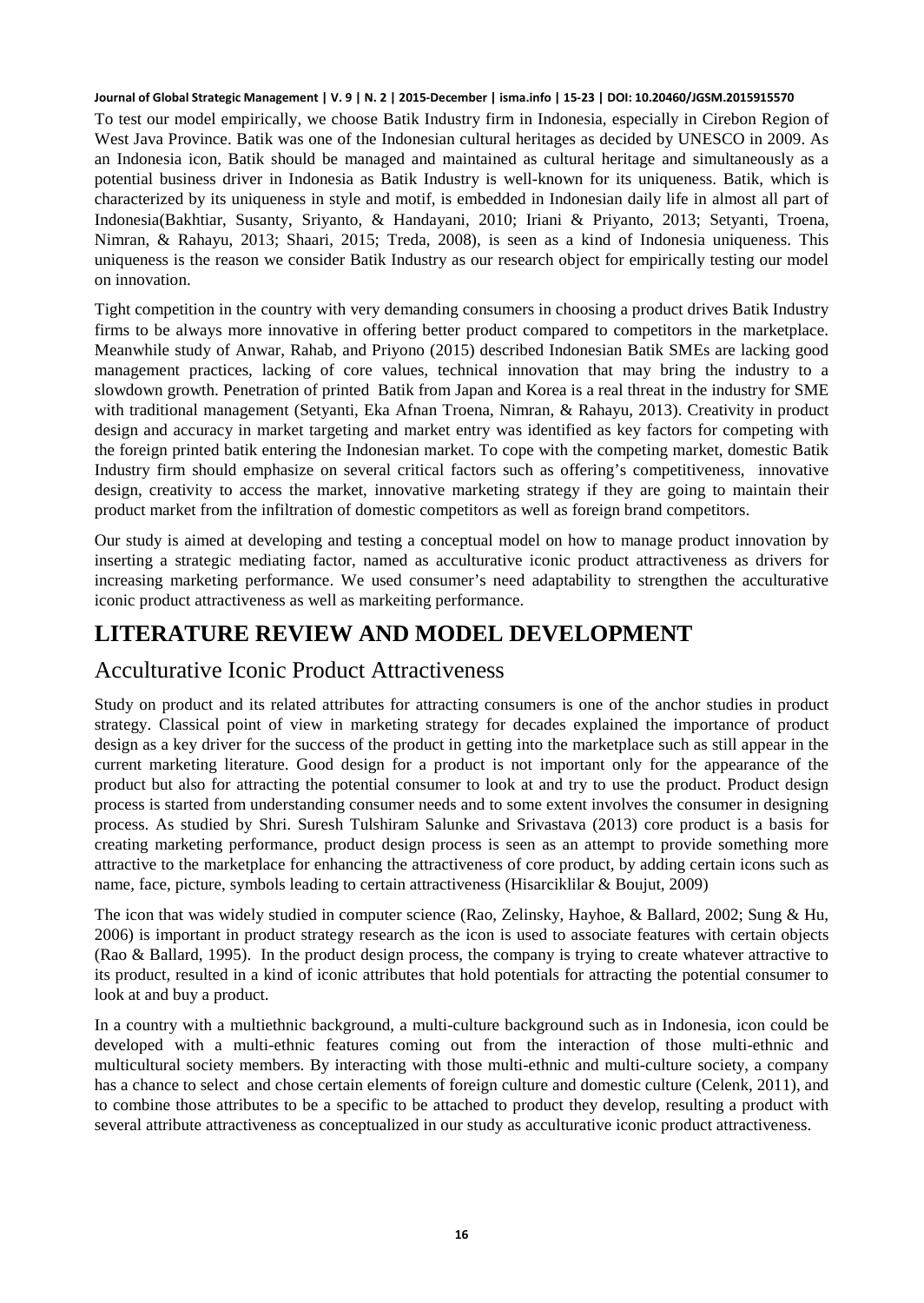#### **Journal of Global Strategic Management | V. 9 | N. 2 | 2015-December | isma.info | 15-23 | DOI: 10.20460/JGSM.2015915570** Product Line Innovativeness

Product innovativeness has been widely studied in the marketing field. Product innovativeness is considered as a key driver for success in the marketplace through a series of key initiatives. That initiatives are ability and success to be the first to market new product and new service, ability and success to be perceived as very novel by customers, ability and success in introducing more innovative product and services, ability and success to be faster in bringing new product and services into the market [\(Akgün, Keskin, & Byrne, 2014;](#page-6-6) [Avlonitis & Salavou, 2007;](#page-6-7) [Banerjee, 2003;](#page-6-8) [Bayhan, Serinkan, & Arat, 2013;](#page-6-9) [Bicen, Kamarudin, & Johnson,](#page-6-10)  [2014;](#page-6-10) [Boso, Story, & Cadogan, 2013;](#page-6-11) [Molina-Castillo et al., 2011;](#page-7-1) [Rhee et al., 2010;](#page-7-2) [Teece, 2010\)](#page-8-3). Innovativeness is related to develop something novel, attractive, first to the market and hold a potential to attract consumers in the marketplace.

As discussed in the previous part of this research, in order to enhance the attractiveness of products to be offered in the marketplace, an innovative product will be developed with a combination of elements from several cultures that are melted together in a product is known as acculturative product as appeared in the study of [Sulistiyani \(2012\)](#page-7-12) based on an acculturative innovation product. Innovative product design and unique product attributes are often seen a differentiator between products offered in the marketplace. A product with several iconic attributes with a melted multi-cultural elements is seen a kind of quality covered in a product thus holds a potential to attract the consumer. Therefore, the following hypothesis is proposed.

H1: The higher the product-line innovativeness, the more the attractiveness of iconic acculturative product

# Consumer Need Adaptability

Study on market sensing has been done for decades [\(Day, 1994;](#page-6-12) [Foley & Fahy, 2009;](#page-6-13) [Hughes, Morgan, &](#page-6-14)  [Kouropalatis, 2008;](#page-6-14) [Lindblom, Olkkonen, Mitronen, & Kajalo, 2008;](#page-7-13) [Lings & Greenley, 2010\)](#page-7-14) demonstrated the importance of understanding the market signals, especially consumer's needs appeared in the market place for further strategy anticipation and development. Study of [Lindblom et al. \(2008\)](#page-7-13) pinpointed that company should manage the market sensing process through market sensing activities, sense-making activities and response to the market by utilizing the gathered and interpreted information for better strategy implementation.

To understand how company adapt to changing in consumer need, several study demonstrated how consumer is interesting in product attributes that mirroring certain values, such as response on the packaging with religious cues-symbols, names, color, style [\(Bakar, Lee, & Rungie, 2013\)](#page-6-15), with acculturative values [\(Sulistiyani, 2012\)](#page-7-12). A company should develop a kind of ability in adapting product such as adding some new attributes that providing values for the consumer [\(Fiore, Kim, & Lee, 2005\)](#page-6-16) which hold potential in enhaning the product attractiveness and in turn enhancing the the marketing peroformance. Therefore, the following hypothesis is proposed.

H2: The higher the degree of consumer's need adaptability, the more the attractiveness of the iconic acculturative product.

### Marketing Performance

Marketing performance concept is widely discussed in so many scholarly researchers demonstrating various measures used to indicate company performance in marketing field or division. Marketing performance could be understood as a construct with several indicators such as sales growth, market share, and sales to existing customer [\(Chang, Park, & Chaiy, 2010\)](#page-6-17), market share and growth of sales [\(García-Villaverde, Ruiz-Ortega,](#page-6-18)  [& Ignacio Canales, 2013\)](#page-6-18), acquiring new customers and increasing sales to existing customers[\(Krush,](#page-7-15)  [Agnihotri, Trainor, & Nowlin, 2013\)](#page-7-15), stronger growth in sales revenue, better able to acquire new customers, greater market share and sales increase to existing customers[\(Merrilees, Rundle-Thiele, & Lye, 2011\)](#page-7-16), market share of brand, sales growth of brand[\(O'Cass & Weerawardena, 2010\)](#page-7-17) and market share [\(Wu, 2013\)](#page-8-4).

If a product or a portfolio of products gain its attractiveness through variety of acculturative iconic product attractiveness, then as already studied by several scholars such as [Sulistiyani \(2012\),](#page-7-12) [Wingwon \(2012\)](#page-8-5) and [\(Chang, Tein, & Lee, 2010\)](#page-6-19), it has a possibility to enhancing marketing performance. Therefore, the following hypotheses are proposed.

H3: The more the attractiveness of iconic acculturative product, the higher the marketing performance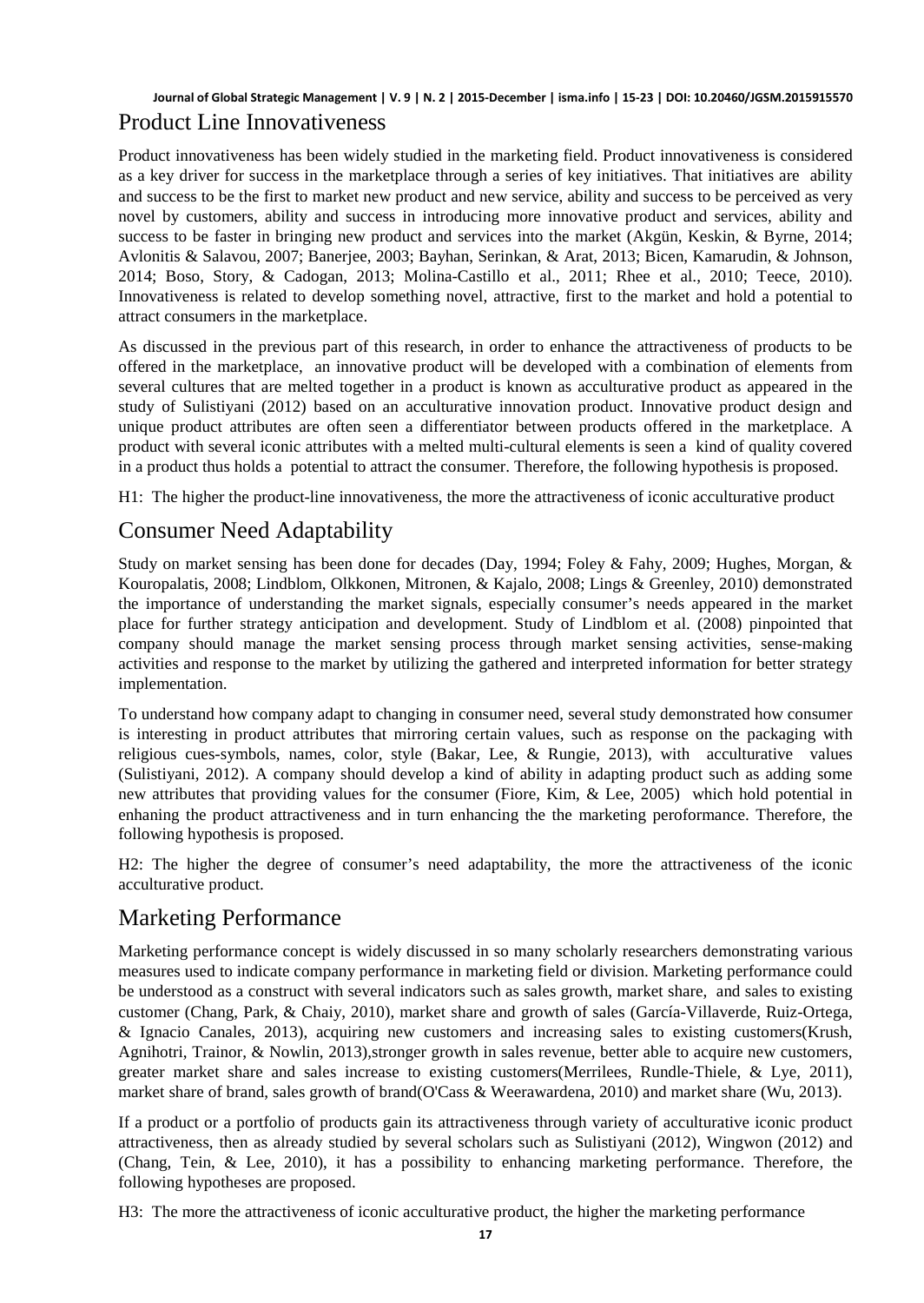H4: The higher the degree of consumer's need adaptability, the higher the marketing performance.

Based on our literature review and those hypotheses developed in this study, an empirical research model is proposed as in the following figure.

#### **Figure 1 Empirical Research Model**



# **RESEARCH METHOD**

Data was collected from a sample data from 310 SMEs in Cirebon District for testing the model and hypotheses. Sampling technique was a purposive sampling by setting several criteria such as minimum year of business is three year indicating the experience in competing in the marketplace and with a series or product that regional icon-based design. After treatment of normality, remain 298 respondents are used for further statistical analysis. To operationalize our variables used the model, the meaning, and its related indicators are presented in the following table.

| <b>Variable</b>                                      | <b>Core Meaning</b>                                                                                                                                | <b>Indicators</b>                                                                                                                                       |  |
|------------------------------------------------------|----------------------------------------------------------------------------------------------------------------------------------------------------|---------------------------------------------------------------------------------------------------------------------------------------------------------|--|
| line<br>Product<br>innovation<br>capability          | Capability in innovating product line                                                                                                              | Product Variety Making Capability<br>1.<br>Specific Design Capability<br>2.<br>Differentiated Branding Capability<br>3.                                 |  |
| Need<br>Consumer<br>Adaptability                     | Ability to adapt the consume need when<br>market change happen                                                                                     | Adaptability to market change<br>1.<br>Adaptability to product motif in a risky market<br>2.                                                            |  |
| Acculturative<br>iconic<br>product<br>attractiveness | The degree of activeness of a product<br>attributes as seen as an icon that is<br>combining several cultural element from<br>two or more cultures. | <b>Acculturative Motive Attractiveness</b><br>3.<br><b>Acculturative Style Attractiveness</b><br>4.<br><b>Acculturative Symbol Attractiveness</b><br>5. |  |
| Marketing<br>performance                             | The degree of marketing achievement in<br>the marketplace                                                                                          | Sales Volume<br>1.<br>Sales Value<br>Sales Growth in new area<br>3.                                                                                     |  |

#### **Table 1 Variable and Indicator**

#### Data Analysis

Data analysis process is done by checking the fulfilling of multivariate statistics assumption of data profile, to ensure that data is normally distributed. Data from four variables indicated a non-normal distribution pattern. Therefore, we deploy the procedure of [Tabachnick and Fidell \(2012\).](#page-8-6) Four variables have severe positive skewness. Therefore, data were transformed with 1/X technique. After data normalizing process, the analysis was re-run; a normally distributed data pattern is achieved. Data was then analyzed using AMOS 21 statistic software for a full structural equation model.

Our structural model analysis demonstrated good model acceptance level as concluded from several indices such as  $\chi^2$  = 44.417; Significance Probability = 0,254; CMIN/DF=1,139; GFI= 0.974; AGFI= 0,957; TLI = 0,989; CFI  $=0.992$ ; RMSEA  $= 0.022$ , therefore our model fit with the expected population. The structural model is presented in the following Figure 2.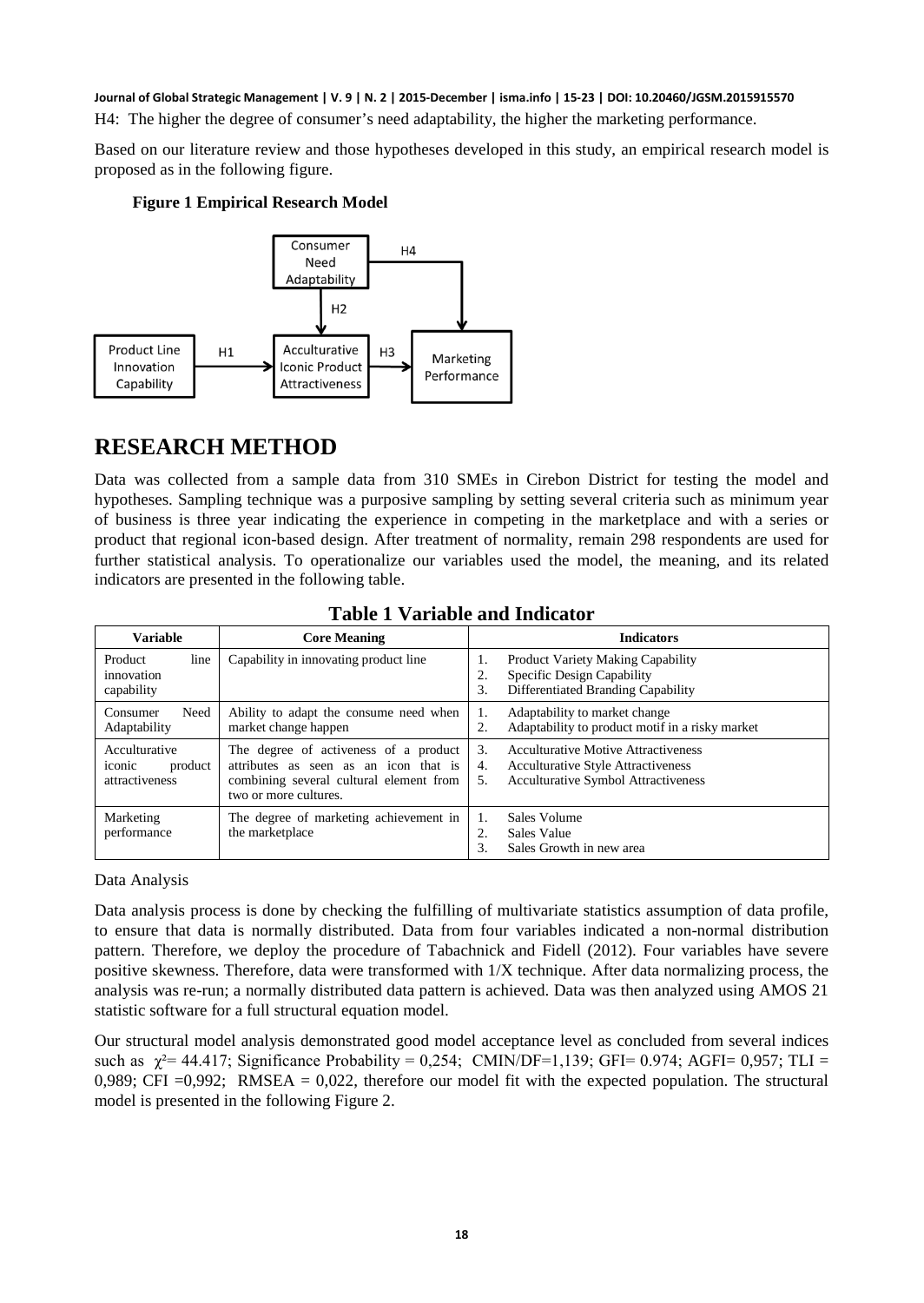**Journal of Global Strategic Management | V. 9 | N. 2 | 2015-December | isma.info | 15-23 | DOI: 10.20460/JGSM.2015915570 Figure 2 Model Testing**



The structural coefficient for regression analysis is presented in the following Table 2.

| <b>Hypothesis</b>                                     | Standardized<br>Estimate | P                                              |      |       |
|-------------------------------------------------------|--------------------------|------------------------------------------------|------|-------|
| Product line innovation<br>capability                 | $\rightarrow$            | Acculturative iconic product<br>attractiveness | .203 | 0.023 |
| Acculturative Iconic<br><b>Product Attractiveness</b> | →                        | Marketing performance                          | .373 | ***   |
| Consumer's need<br>adaptability                       | →                        | Acculturative iconic product<br>attractiveness | .364 | ***   |
| Consumer's need<br>adaptability                       | $\rightarrow$            | <b>Marketing Performance</b>                   | .245 | 0.010 |

#### **Table 2 Hypothesis testing**

As presented in Table 2, all hypotheses were tested; the significance probability is lower than 5% for every relationship between hypothesized variables, we can draw a conclusion that all hypotheses are supported by data of our sample.

# **CONCLUSION**

As stated at the beginning of this study that the objective of the present study is to fulfill a research gap on the inability of product line innovation capability in enhancing marketing performance. The acceptance of our hypothesized model and relationships demonstrates several ways to enhance marketing performance. The first pathway is a company with high adaptability to consumer's need will increase the attractiveness of acculturative iconic product leading to marketing performance. This type of consumer's need adaptability such as the ability to adapt to market change and adaptability to motif change in product design is expected to be a driver for increasing the attractiveness of acculturative iconic product attributes as leverage for enhancing marketing performance. The second pathway is a a company with product line innovation capability is expected to strengthen the attractiveness of acculturative iconic product as a driver for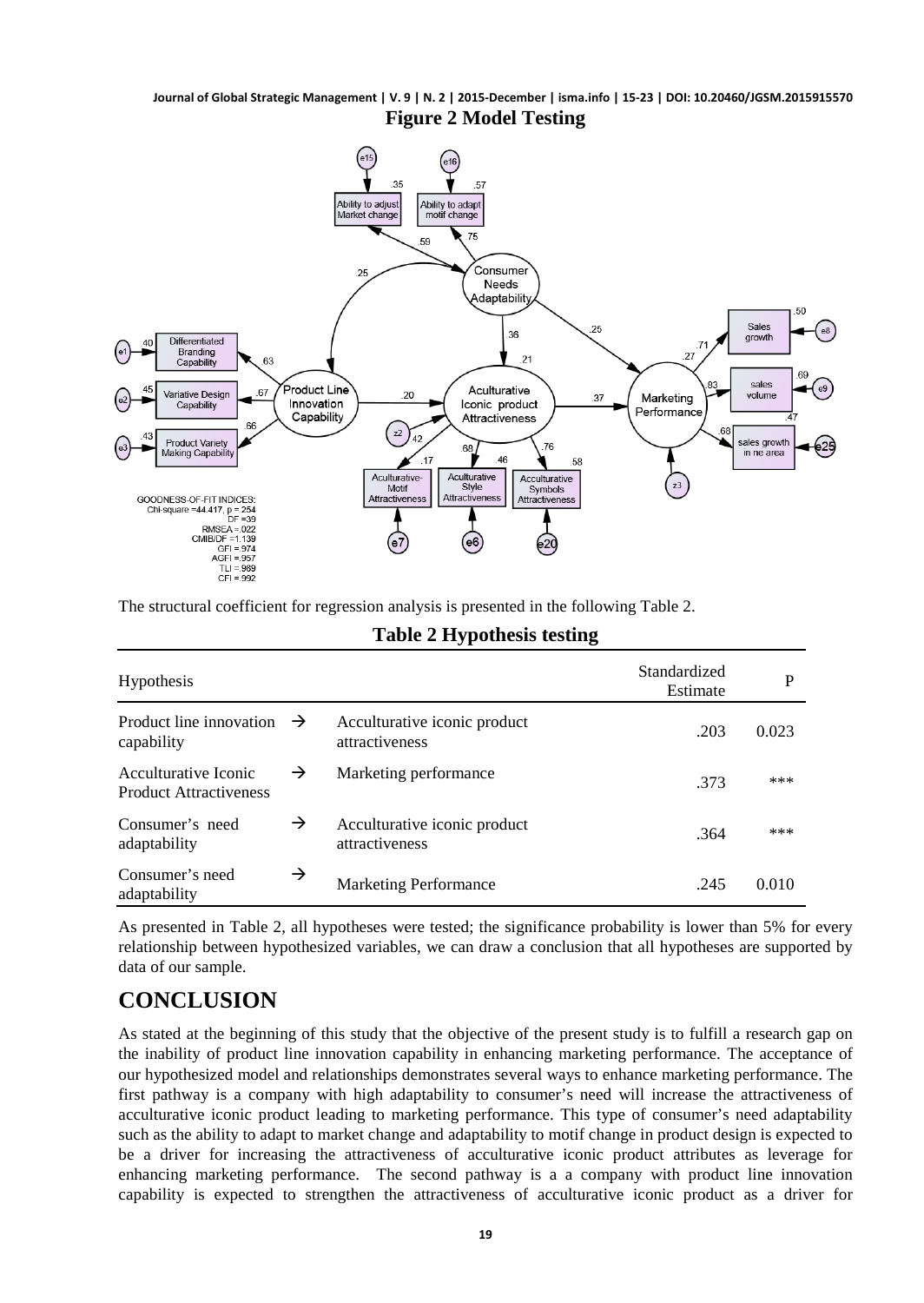enhancing marketing performance. The third pathway is that if a company regularly adapt to consumer's need, this marketing behavior is a triger for enhancing the marketing performance.

This study explains that product line innovation capability, managed by company to empower the attractiveness of a product offered on the market by smartly combine attributes rooted in the culturalhistorical values, hetero-cultural symbols and symbolic values, hetero cultural style, melted together in forming an acculturative iconic product attributes, leading to a level of inimitability of a product and enhancing marketing performance. This study demonstrated that even though product attractiveness is recognized as a strategic factor for enhancing marketing performance, the attractiveness of a product should be continuously maintained by inserting several acculturative attributes. As studied by [Singh \(2013\),](#page-7-18) those efforts for enhancing the quality of product appearance is potential for success in competing in the marketplace.

The present study come out to a conclusion that if company can manage its capability to innovate product line, considering several social, cultural factors in product design process, then company will inserting elements of socio-cultural factor melting together in the appearance of a product, leading to a kind of acculturative iconic attribute that having potential to enhance product (Hoonsopon, 2009) and competitive advantage (Tung, 2012). Batik SMEs in Cirebon district of produce batik with a variety of iconic acculturative attributes with iconic acculturative uniqueness is seen as a driver for enhancing performance.

#### Limitation and further research

As happened in other research, our research has several limitations. Firstly, the ability of product line's innovation capability and consumer's need adaptaibilty variables in explaining the variation of acculturative iconic product attractiveness is low, only 21% indicating that is necessary to find and to add other key variables for enhancing the attractiveness of the acculturative iconic product. Secondly, the ability of adaptability to consumer's need and acculturative iconic product attractiveness to explain the variation of marketing performance is 28% indicating a necessary to add a more strategic variable for enhancing the performance. Therefore, several research venues are open for seeking strategic variable that potential to enhance marketing performance.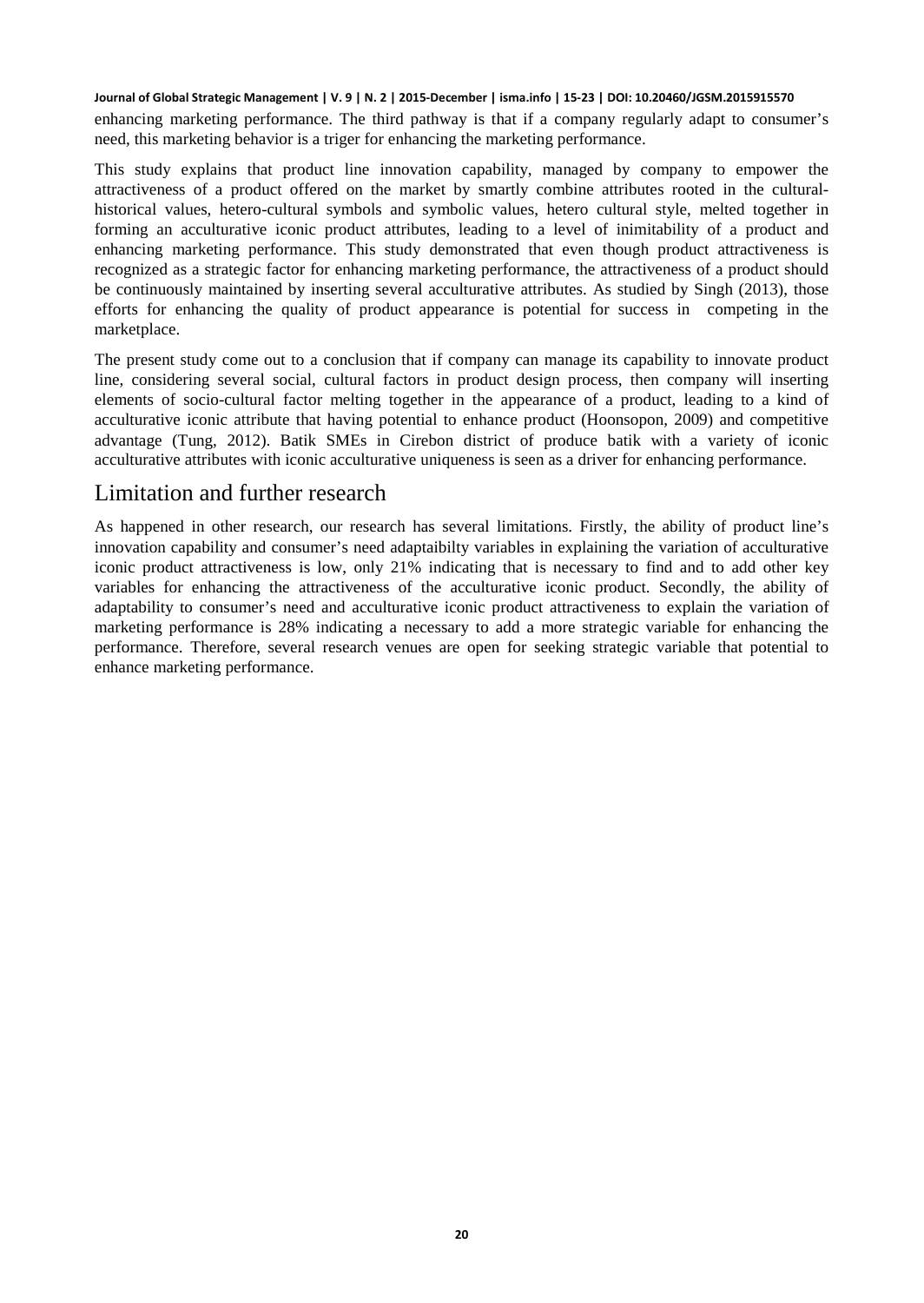<span id="page-6-6"></span>Akgün, A. E., Keskin, H., & Byrne, J. C. (2014),Complex Adaptive Systems Theory and Firm Product Innovativeness. *Journal of Engineering and Technology Management*, 31: 21-42.

<span id="page-6-4"></span>Anwar, N., Rahab, & Priyono, R. E.(2015), Core Competence of Batik Banyumas Industry: Problems and Challenge to Createsustainable Competitive Advantage. *I J A B E R*, 13(1): 12.

<span id="page-6-7"></span>Avlonitis, G. J., & Salavou, H. E. (2007). Entrepreneurial Orientation of SMEs, Product Innovativeness and Performance. *Journal of Business Research*, 60(5): 566-575.

<span id="page-6-15"></span>Bakar, A., Lee, R., & Rungie, C.(2013), The Effects of Religious Symbols in Product Packaging on Muslim Consumer Responses. *Australasian Marketing Journal (AMJ)*, 21(3): 198-204.

<span id="page-6-3"></span>Bakhtiar, A., Susanty, A., Sriyanto, & Handayani, O. P. (2010),. Conceptual Model to Enhance Creativity of the Batik Industry, *ICIEBM*: 6. Yogyakarta.

<span id="page-6-8"></span>Banerjee, P. (2003), Resources, Capability and Coordination: Strategic Management of Information in Indian Information Sector Firms. *International Journal of Information Management*, 23(4): 303-311.

<span id="page-6-9"></span>Bayhan, M., Serinkan, C., & Arat, G. (2013), Evaluation of Staff Attitudes Related to Innovation Management: An Empirical Study in a Service Sector in Turkey. *Procedia - Social and Behavioral Sciences*, 89: 323-327.

<span id="page-6-10"></span>Bicen, P., Kamarudin, S., & Johnson, W. H. A.(2014), Validating New Product Creativity in the Eastern Context of Malaysia. *Journal of Business Research*, 67(1): 2877-2883.

<span id="page-6-11"></span>Boso, N., Story, V. M., & Cadogan, J. W. (2013), Entrepreneurial Orientation, Market Orientation, Network Ties, and Performance: Study of Entrepreneurial Firms in a Developing Economy. *Journal of Business Venturing*, 28(6): 708-727.

<span id="page-6-19"></span>Chang, S.-C. C., Tein, S.-W., & Lee, H.-M. (2010), Social Capital, Creativity, and New Product Advantage: An Empirical Study. *International Journal of Electronic Business Management* 8(1): 43-55.

<span id="page-6-17"></span>Chang, W., Park, J. E., & Chaiy, S. (2010), How does CRM Technology Transform into Organizational Performance? A Mediating Role of Marketing Capability. *Journal of Business Research*, 63(8): 849-855.

<span id="page-6-0"></span>Cheng, C.-F., Chang, M.-L., & Li, C.-S. (2013). Configural Paths to Successful Product Innovation. *Journal of Business Research*, 66(12): 2561-2573.

<span id="page-6-2"></span>Cillo, P., De Luca, L. M., & Troilo, G. (2010), Market Information Approaches, Product Innovativeness, and Firm Performance: An Empirical Study in the Fashion Industry. *Research Policy*, 39(9): 1242-1252.

<span id="page-6-12"></span>Day, G. S. (1994), The Capabilities of Market-Driven Organization. *Jourbal Of Marketing*, 58(4): 16.

<span id="page-6-16"></span>Fiore, A. M., Kim, J., & Lee, H.-H.(2005), Effect of Image Interactivity Technology on Consumer Responses Toward the Online retailer. *Journal of Interactive Marketing*, 19(3): 38-53.

<span id="page-6-13"></span>Foley, A., & Fahy, J. 2009. Seeing Market Orientation Through a Capabilities Lens. *European Journal of Marketing*, 43(1/2): 13-20.

<span id="page-6-18"></span>García-Villaverde, P. M., Ruiz-Ortega, M. J., & Ignacio Canales, J. (2013), Entrepreneurial Orientation and the Threat of Imitation: The Influence of Upstream and Downstream Capabilities. *European Management Journal*, 31(3): 263-277.

<span id="page-6-1"></span>García, N., Sanzo, M. J., & Trespalacios, J. A.(2008), New Product Internal Performance and Market Performance: Evidence from Spanish Firms Regarding The Role of Trust, Interfunctional Integration, and Innovation type. *Technovation*, 28(11): 713-725.

<span id="page-6-5"></span>Hisarciklilar, O., & Boujut, J.-F. (2009), A Speech Act Theory-based Information Model to Support Design Communication Through Annotations. *Computers in Industry*, 60(7): 510-519.

<span id="page-6-14"></span>Hughes, P., Morgan, R. E., & Kouropalatis, Y.(2008), Market Knowledge Diffusion and Business Performance. *European Journal of Marketing*, 42(11/12): 1372-1395.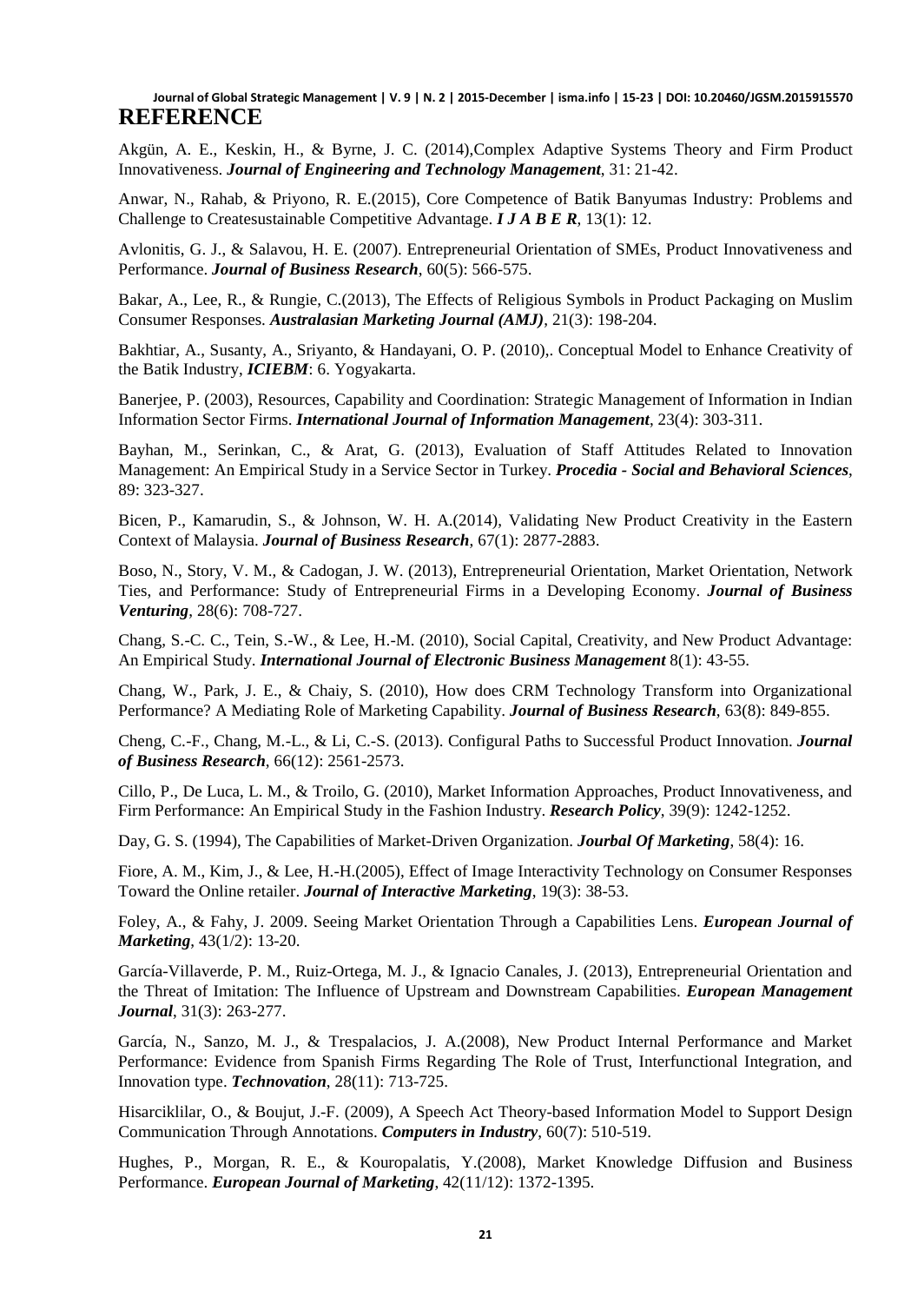<span id="page-7-5"></span>Iriani, A., & Priyanto, S. H. (2013), Modeling of Employee Relationships in SME Batik: Case Study of Windasari Batik. *Asian Journal of Management Sciences & Education*, 2(4): 14.

<span id="page-7-15"></span>Krush, M. T., Agnihotri, R., Trainor, K. J., & Nowlin, E. L. (2013), Enhancing organizational sensemaking: An examination of the interactive effects of sales capabilities and marketing dashboards. *Industrial Marketing Management*, 42(5): 824-835.

<span id="page-7-3"></span>Liao, S., & Cheng, C. C. J. (2014), Brand Equity and The Exacerbating Factors of Product Innovation Failure Evaluations: A Communication Effect Perspective. *Journal of Business Research*, 67(1): 2919-2925.

<span id="page-7-13"></span>Lindblom, A. T., Olkkonen, R. M., Mitronen, L., & Kajalo, S. 2008. Market-Sensing Capability and Business Performance of Retail Entrepreneurs. *Contemporary Management Research*, 4(3): 17.

<span id="page-7-14"></span>Lings, I. N., & Greenley, G. E. (2010). Internal Market Orientation and Market-oriented Behaviours. *Journal of Service Management*, 21(3): 321-343.

<span id="page-7-16"></span>Merrilees, B., Rundle-Thiele, S., & Lye, A. 2011. Marketing Capabilities: Antecedents and Implications for B2B SME Performance. *Industrial Marketing Management*, 40(3): 368-375.

<span id="page-7-1"></span>Molina-Castillo, F.-J., Jimenez-Jimenez, D., & Munuera-Aleman, J.-L. (2011). Product Competence Exploitation and Exploration Strategies: The Impact on New Product Performance Through Quality and Innovativeness. *Industrial Marketing Management*, 40(7): 1172-1182.

<span id="page-7-17"></span>O'Cass, A., & Weerawardena, J. (2010). The Effects of Perceived Industry Competitive Intensity and Marketing-Related Capabilities: Drivers of Superior Brand Performance. *Industrial Marketing Management*, 39(4): 571-581.

<span id="page-7-11"></span>Rao, R. P. N., & Ballard, D. H. (1995), An Active Vision Architecture Representations Based on Iconic Representations. *Artificial Intelligence*, 78: 45.

<span id="page-7-10"></span>Rao, R. P. N., Zelinsky, G. J., Hayhoe, M. M., & Ballard, D. H. (2002), Eye Movements in Iconic Visual Search. *Vision Research*, 42: 17.

<span id="page-7-2"></span>Rhee, J., Park, T., & Lee, D. H.(2010). Drivers of Innovativeness and Performance for Innovative SMEs in South Korea: Mediation of Learning Orientation. *Technovation*, 30(1): 65-75.

<span id="page-7-4"></span>Santos, D. F. L., Basso, L. F. C., Kimura, H., & Kayo, E. K. (2014),Innovation Efforts and Performances of Brazilian Firms. *Journal of Business Research*, 67(4): 527-535.

<span id="page-7-8"></span>Setyanti, S. W. L. H., Eka Afnan Troena, Nimran, U., & Rahayu, M. (2013), Innovation Role in Mediating the Effect of Entrepreneurship Orientation, Management Capabilities and Knowledge Sharing Toward Business Performance: Study at Batik SMEs in East Java Indonesia. *IOSR Journal of Business and Management*, Volume 8, (Issue 4): PP 16-27.

<span id="page-7-6"></span>Setyanti, S. W. L. H., Troena, E. A., Nimran, U., & Rahayu, M.(2013). Innovation Role in Mediating the Effect of Entrepreneurship Orientation, Management Capabilities and Knowledge Sharing Toward Business Performance: Study at Batik SMEs in East Java Indonesia. *Journal of Business and Management*, 8(4): 12.

<span id="page-7-7"></span>Shaari, N.( 2015). Indigenous Knowledge Creativity in Batik Cultural Product based on Kansei, *International Conference on Social Sciences and Humanities (ICSSH'15) May 5-6, 2015 Bali (Indones*. Bali, Indonesia: ICSSH.

<span id="page-7-0"></span>Shan, P., Song, M., & Ju, X. 2015. Entrepreneurial orientation and performance: Is Innovation Speed a Missing Link? *Journal of Business Research*.

<span id="page-7-9"></span>Shri. Suresh Tulshiram Salunke, & Srivastava, R. K. (2013), The impact of Core Product and Core Application on Product Launch and its Success in an Industrial Market. *Basic Research Journal of Education Research and Review*, Vol. 2(1) 16-21.

<span id="page-7-18"></span>Singh, M. (2013). Product Quality for Competitive Advantage In Marketing. *International Journal of Business and Management Invention*, 2(6): 05-08.

<span id="page-7-12"></span>Sulistiyani. (2012). *Membangun Kinerja Pemasaran Melalui Pembelajaran Generatif Berbasis Budaya dan Inovasi Akulturasi*. Diponegoro University, Indonesia.